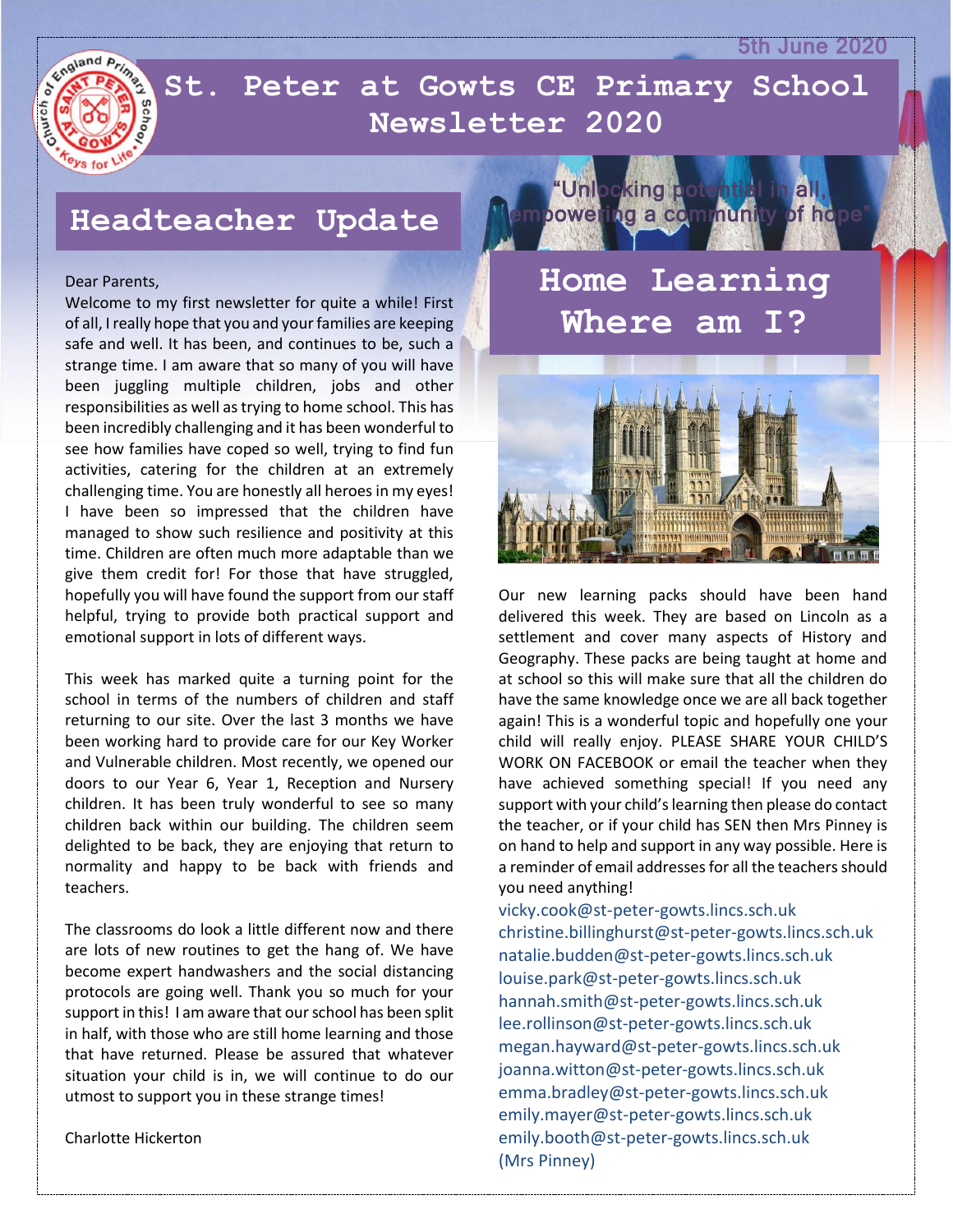## **Parent Support**



be aware that as a school we do have our Parent Support Advisors that are on hand to support in any way possible. Their contact details are below…

[samantha.robinson@st-peter-gowts.lincs.sch.uk](mailto:samantha.robinson@st-peter-gowts.lincs.sch.uk)

## [kinga.wilson@st-peter-gowts.lincs.sch.uk](mailto:kinga.wilson@st-peter-gowts.lincs.sch.uk)

Our PSAs can help with a variety of different issues. These may include

- Support with parenting and routines at home
- Signposting to other support eg housing
- Access to foodbanks and charity support
- Help translating and understanding school documents
- Help filling out paperwork eg Free School Meals applications
- General support for you and your family's wellbeing!

Please do email either Sammy or Kinga if there is anything you think they can help with!

# **Governing Body**

Our Governing Body has been highly active over the past few months, considering issues such as risk assessments, wellbeing, policy and protocols as a result of Covid-19. They are involved with our school community, acting as critical friends to the headteacher and senior leaders. Our Chair of Governors is Paula Hughes and our Clerk to Governors is Jo Ingle. For more information please visit our website.



## "Unlocking potential in all, empowering a community of hope"

## **Reminders**

Here are a few reminders if your child is attending school.



- Please send your child in school uniform or as close as you can!
- Please don't send in PE kit. You will be informed of your child's PE day and the children will come to school in kit on this day (starting next week)
- Please make sure uniform is washed daily to keep it clean and virus free
- No toys, no pencil cases or other equipment please
- Please send in a book bag with minimal things in each day - reading book, suncream, snack, water bottle etc
- If your child has an inhaler, please make sure there is one in school or any other medical needs your child has
- Please provide your child with a healthy snack for break time - this could be fruit or a cereal bar
- If you receive FSM your child will be given a pack up at lunchtime for the next couple of weeks till the logistics for hot meals become more manageable
- It really is essential all children have a water bottle each day, especially in this weather



For Parents we continue to ask that -

- If your child displays any symptoms of Coronavirus they must not be brought to school
- Please make sure that there is an adult ready and able to collect children should symptoms become apparent to school staff
- Please make sure that there is a strict adherence to the social distancing measures put in place at collection and drop off times
- Please make sure your child is picked up promptly - there is no provision for after school care currently